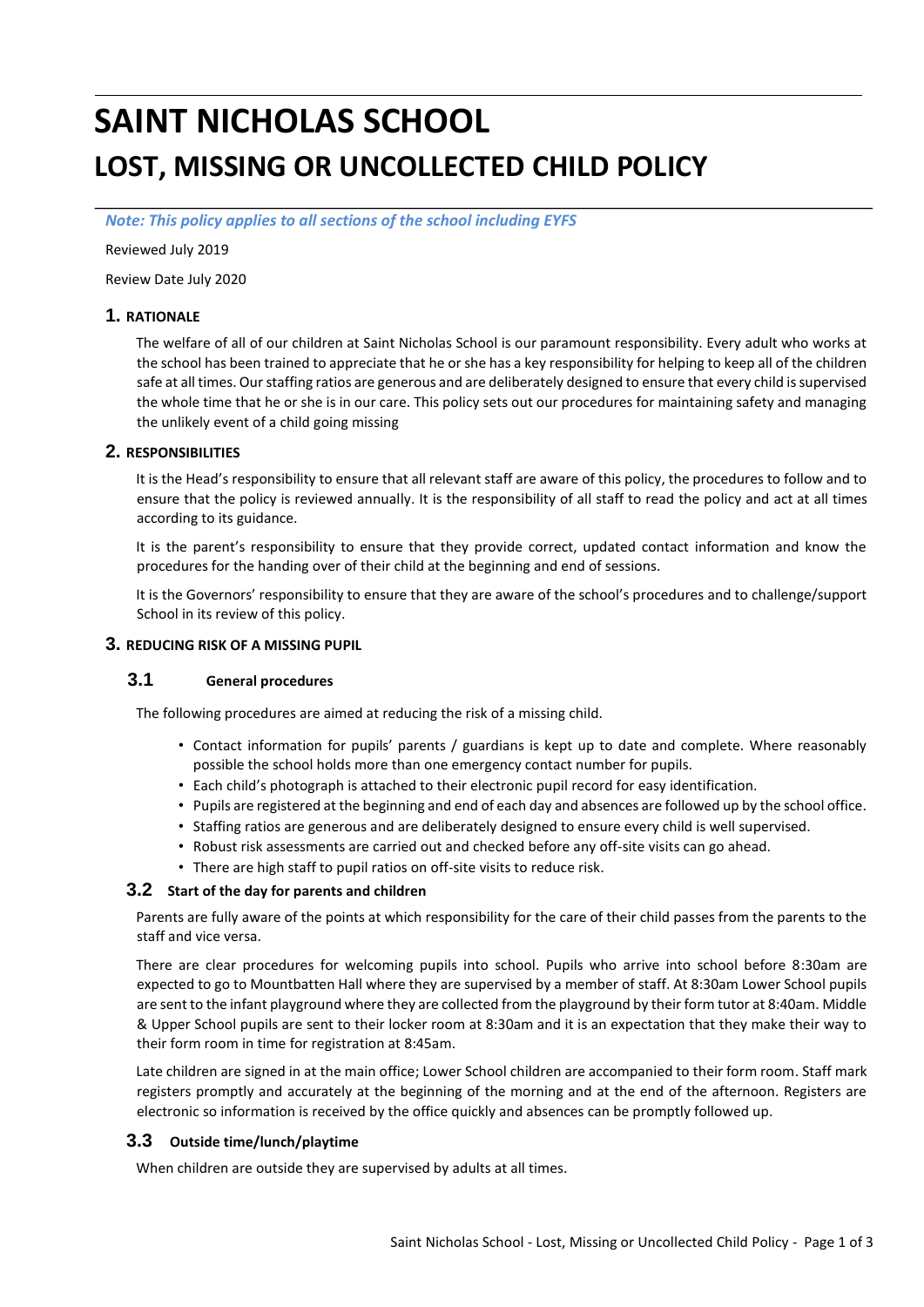If pupils leave the classroom to work in other parts of School, teachers ensure that adequate supervision is maintained and all pupils are accounted for on return to the classroom.

All staff members on duty have a responsibility to politely but firmly refuse entry to an adult to the school building or playground unless they are already escorted by a member of staff.

## **3.4 Learning times**

If a child leaves the learning environment without permission, the teacher must send quickly for another adult to ensure that the child remains supervised, even if from a reasonable distance.

If an adult gives a pupil permission to leave the classroom for a short period of time it is important that the class teacher makes a mental note of the time the pupil leaves the classroom. If they are gone for a period of time longer than expected they should notify the office immediately so the pupil can be located.

## **3.5 Late collection**

If a parent has been detained and is late to collect their child, the child should be taken to homework club by the relevant member of staff unless they have an older sibling. If they have an older sibling the pupil in question should be given to the next duty member of staff who can supervise until collection. The homework club staff will then contact the parents and the pupil will remain in homework club until the parents can collect. There is an additional charge for this service which will be added to the parents' bill at the end of the term.

Pupils who have not been collected from after-school care by 6pm are brought to the Head or SLT member on duty.

#### **3.6 Educational Trips and Visits**

Thorough risk assessments and high staff/pupil ratios are provided when pupils leave School premises. There is good communication between the party leader and school and supervising teachers keep a list of pupils/groups and medical requirements on visits.

Parents / Carers are never left on their own with groups of children and should not be placed in a group with their child, unless part of a specific risk assessment.

Staff members should always take one of the school mobile 'phones on every visit and mobile contact numbers left at School.

#### **4. PROCEDURES IN THE EVENT OF A CHILD GOING MISSING**

#### **4.1 Missing child whilst at school**

In the event of a member of staff fearing that a child has gone missing while at school, that member of staff must:

- take a register in order to ensure that all the other children are present;
- ask all of the adults and children calmly if they remember when they last saw the child;
- contact an available member of staff who can cover their class while they carry out a search of the immediate area;
- inform a member of SLT, who will inform the most senior leader immediately;

The SLT member will then arrange all other available staff to conduct a thorough search of the premises and notify the member of staff if the child is found immediately. If the child remains unfound, staff will begin a search of the wider area. If the child has still not been found from the initial report of them as missing, the police then parents must be notified. When contacting parents/carers, ask them to bring with them a recent photograph of their child; try to remember and write down a description of what the child was wearing and any distinguishing features, including if the missing child has any special medical or learning needs.

## **4.2 Missing child whilst off-site**

If the event of a member of staff fearing that a child has gone missing while off School premises:

- An immediate head count should be carried out in order to ensure that all the other children are present.
- The party leader must stay with the main group and ensure safety of remaining pupils.
- One or more other adults should immediately start searching for the child.
- Where appropriate, a member of staff must notify the venue manager to ensure all exits are supervised or closed.
- The party leader should contact school to alert them in accordance with our Educational Trips & Visits Policy.
- If the missing child is not found, the party leader or delegated other must contact the Police.